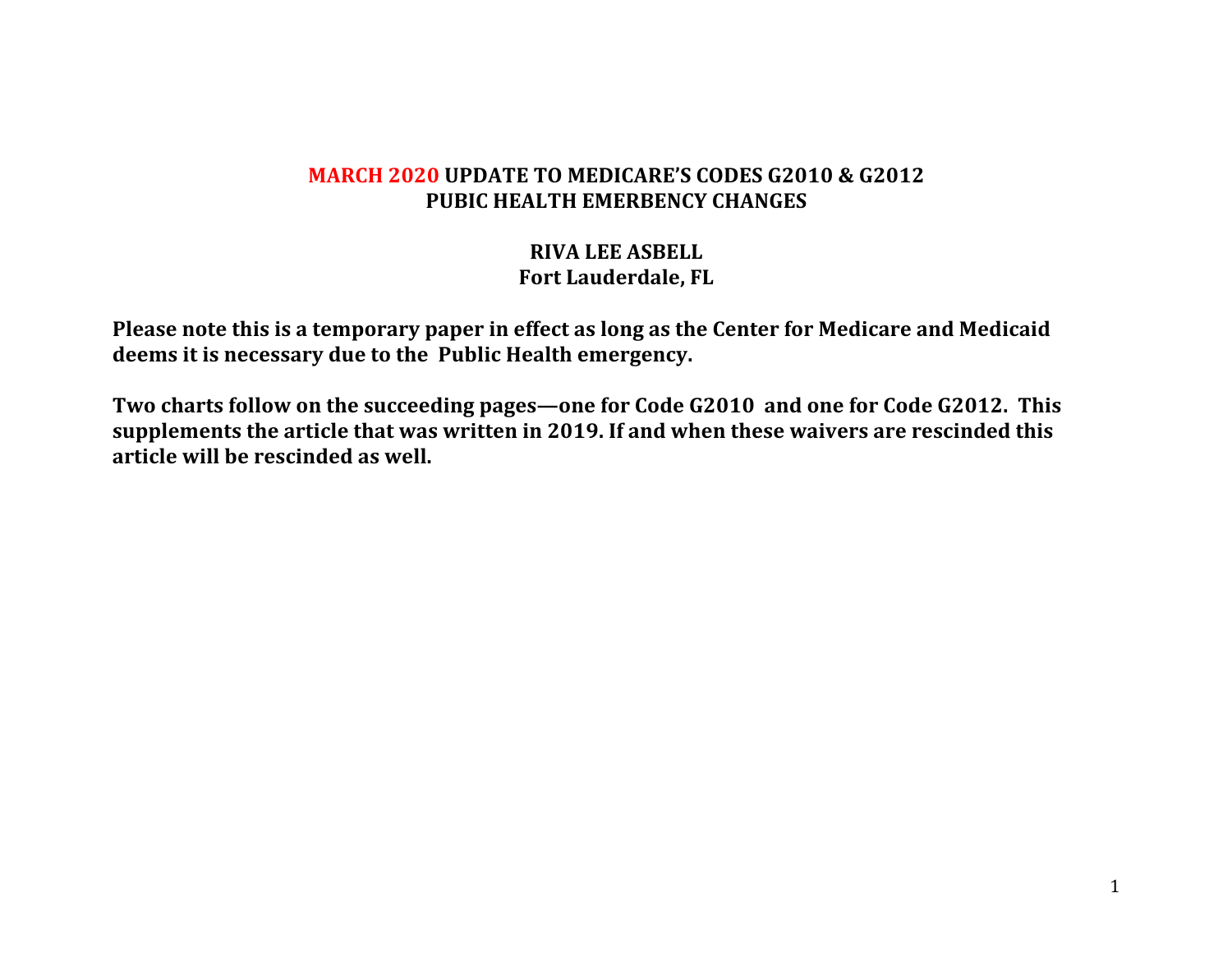## **REMOTE EVALUATION OF PRE-RECORDED PATIENT INFORMATION (HCPCS CODE G2010)**

| Comments in BLUE with * indicate CMS Waiver or Rule in effect during the COVID-19 Crisis |                                                                                                                          |  |
|------------------------------------------------------------------------------------------|--------------------------------------------------------------------------------------------------------------------------|--|
| <b>Code Descriptor</b>                                                                   | (Remote evaluation of recorded video and/or images submitted by an established patient (e.g.,<br>$\blacksquare$          |  |
|                                                                                          | store and forward). *Applies to both new and established patients.                                                       |  |
|                                                                                          | Includes interpretation with follow-up with the patient within 24 business hours.                                        |  |
|                                                                                          | Does not originate from a related E/M service provided within the previous 7 days.                                       |  |
|                                                                                          | Does not lead to an E/M service or procedure within the next 24 hours or soonest available                               |  |
|                                                                                          | appointment. If this occurs do not bill the G code.                                                                      |  |
|                                                                                          | The code is not subject to Medicare telehealth restrictions.                                                             |  |
| <b>Allowed Services</b>                                                                  | The scope of this service is limited to the evaluation of <b>pre-recorded</b> video and/or images.                       |  |
| <b>Description</b>                                                                       | The follow-up with the patient can take place via telephone call, audio/video communication,                             |  |
|                                                                                          | secure text messaging, email, or patient portal.                                                                         |  |
| <b>Medical Necessity</b>                                                                 | Throughout the document it is iterated and re-iterated "each of these services must be medically                         |  |
|                                                                                          | reasonable and necessary to be paid by Medicare." On my website there is a three-part series on                          |  |
|                                                                                          | Medical Necessity under Audits and Compliance entitled "Medical Necessity Can You Define That                            |  |
|                                                                                          | Please?" This is the foundation for coverage of services for the Medicare program. The articles                          |  |
|                                                                                          | may be used to determine whether or not an office visit or other service is warranted.                                   |  |
| <b>CMS</b>                                                                               | CMS <b>does not</b> consider this service to be a standard telehealth service and will therefore issue<br>$\blacksquare$ |  |
| <b>Categorization</b>                                                                    | payment under the physician fee schedule (MPFS). Codes are not subject to Medicare geographic                            |  |
|                                                                                          | indexes and other telehealth restrictions.                                                                               |  |
| <b>Chart</b>                                                                             | Each encounter must have a written or verbal informed consent and the clinical findings<br>$\blacksquare$                |  |
| <b>Documentation</b>                                                                     | should be documented in the patient's chart as you would in a face-to-face encounter, including                          |  |
|                                                                                          | the reason for the request. See my article on telehealth chart documentation on the website.                             |  |
| <b>Billing Time</b>                                                                      | The virtual check-in encounter cannot be billed within 7 days after an in-person office visit nor                        |  |
| <b>Limitations</b>                                                                       | can it be billed within 24 hours after a face-to-face encounter.                                                         |  |
|                                                                                          | The virtual check-in encounter is considered bundled in the above instance with the prior office                         |  |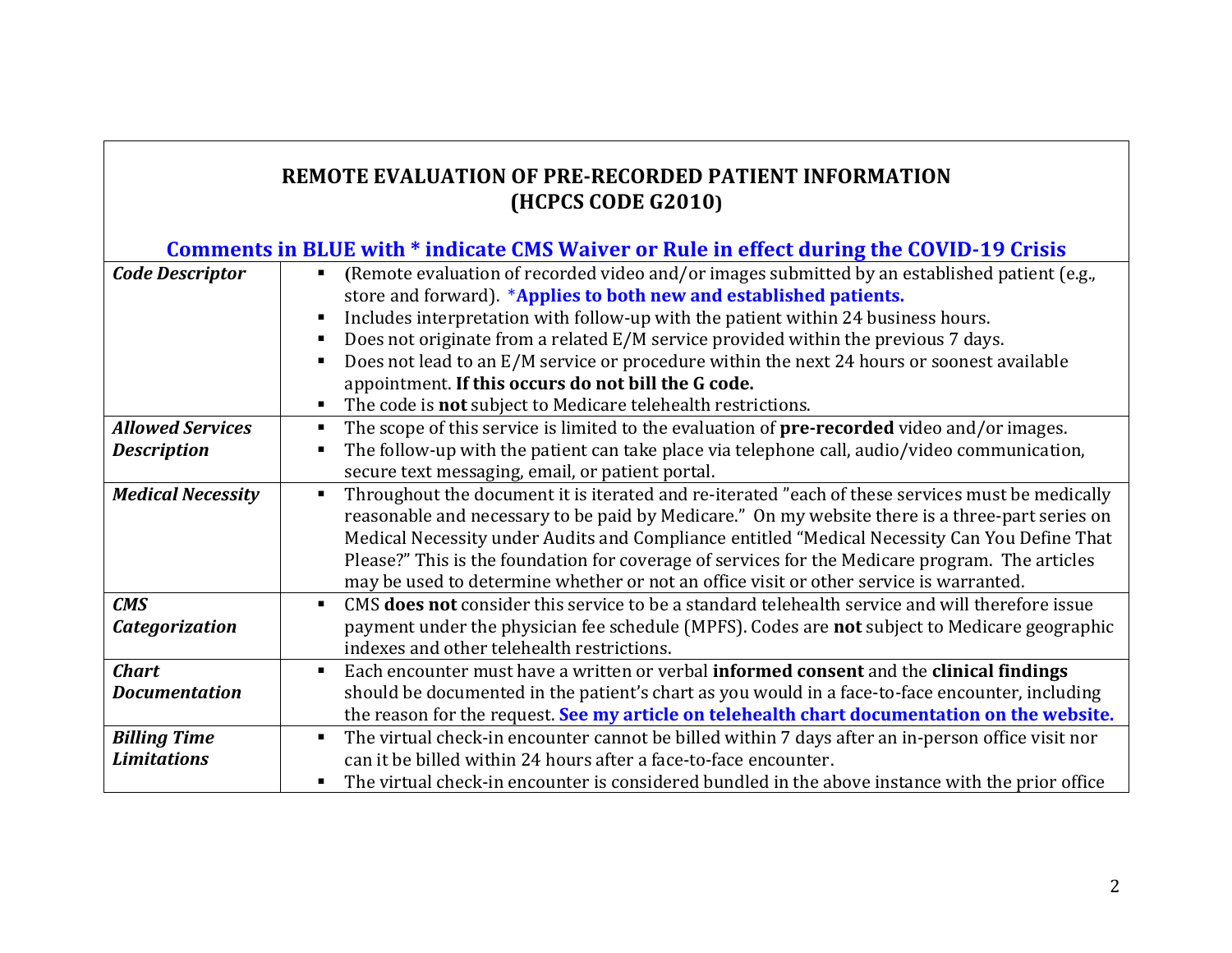|                         | visit encounter. This is a stand-alone service that can be billed as long as the above parameters<br>are followed.                                                                                     |
|-------------------------|--------------------------------------------------------------------------------------------------------------------------------------------------------------------------------------------------------|
|                         |                                                                                                                                                                                                        |
|                         | This service is distinct from the virtual check-in service (G2012) in that this service involves the                                                                                                   |
|                         | practitioner's evaluation of a patient-generated still or video image transmitted by the                                                                                                               |
|                         | patient, and the subsequent communication of the practitioner's response to the patient;<br>while the <b>virtual check-in</b> service describes a service that <b>occurs in real time</b> and does not |
|                         |                                                                                                                                                                                                        |
|                         | involve the asynchronous transmission of any recorded image.                                                                                                                                           |
| <b>Patient Cost</b>     | Patients are responsible for cost sharing for this service (co-payments). *Physicians may waive                                                                                                        |
| <b>Sharing</b>          | this.                                                                                                                                                                                                  |
| <b>New versus</b>       | This service may be rendered only to established patients since the practitioner needs to have an<br>$\blacksquare$                                                                                    |
| <b>Established</b>      | existing relationship with the patient and a basic knowledge of the patient's medical condition                                                                                                        |
| <b>Patients</b>         | and needs in order to perform this service. *Applies to new or established patients.                                                                                                                   |
|                         | CMS is using the Current Procedural Terminology (CPT) definition of an established patient,                                                                                                            |
|                         | namely, one who has received professional services from the physician or qualified health care                                                                                                         |
|                         | professional of the exact same specialty and subspecialty who belongs to the same group                                                                                                                |
|                         | practice. *Applies to new or established patients.                                                                                                                                                     |
| <b>Informed Consent</b> | Verbal or written consent for the service must be documented in the chart notes made for the<br>$\blacksquare$                                                                                         |
| for the Service         | encounter and CMS notes such consent must be entered into the medical record for each                                                                                                                  |
|                         | encounter.                                                                                                                                                                                             |
| <b>Practice</b>         | Utilization of the code G2010 will be monitored by CMS. CMS has not established specific<br>$\blacksquare$                                                                                             |
| <b>Utilization</b>      | frequency utilization limits. *Under 1135 Waiver these audits will not occur.                                                                                                                          |
| <b>Privacy</b>          | Practices need to comply with any applicable privacy and security laws, including the HIPAA<br>$\blacksquare$                                                                                          |
|                         | Privacy Rule. *Under 1135 Waiver HIPAA Privacy waived                                                                                                                                                  |
| <b>Pricing</b>          | If the virtual interaction results in an office visit, then the virtual visit will be bundled into the                                                                                                 |
|                         | office visit.                                                                                                                                                                                          |
|                         | Pricing was set based on a rate lower than the current E/M in-person visits to reflect the low                                                                                                         |
|                         | work time and intensity and to account for the resource costs and efficiencies associated with the                                                                                                     |
|                         | use of communicative technology.                                                                                                                                                                       |
|                         | 2020 National Average Payment for Non-Facility practitioners is \$12.271 and for Facility                                                                                                              |
|                         | practitioners is \$9.38.                                                                                                                                                                               |